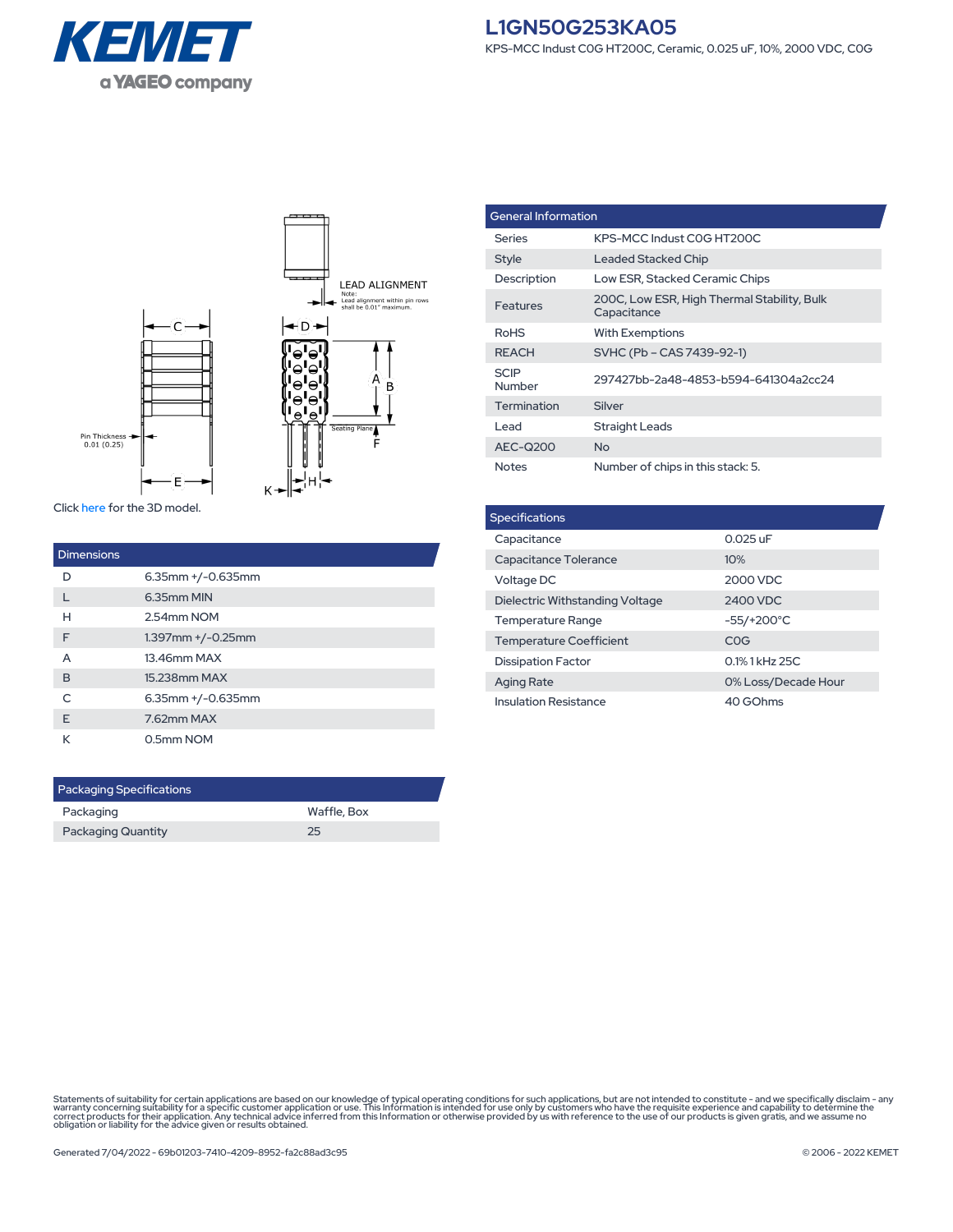

## **Simulations**

For the complete simulation environment please visit [K-SIM](https://ksim.kemet.com/?pn=L1GN50G253KA05).

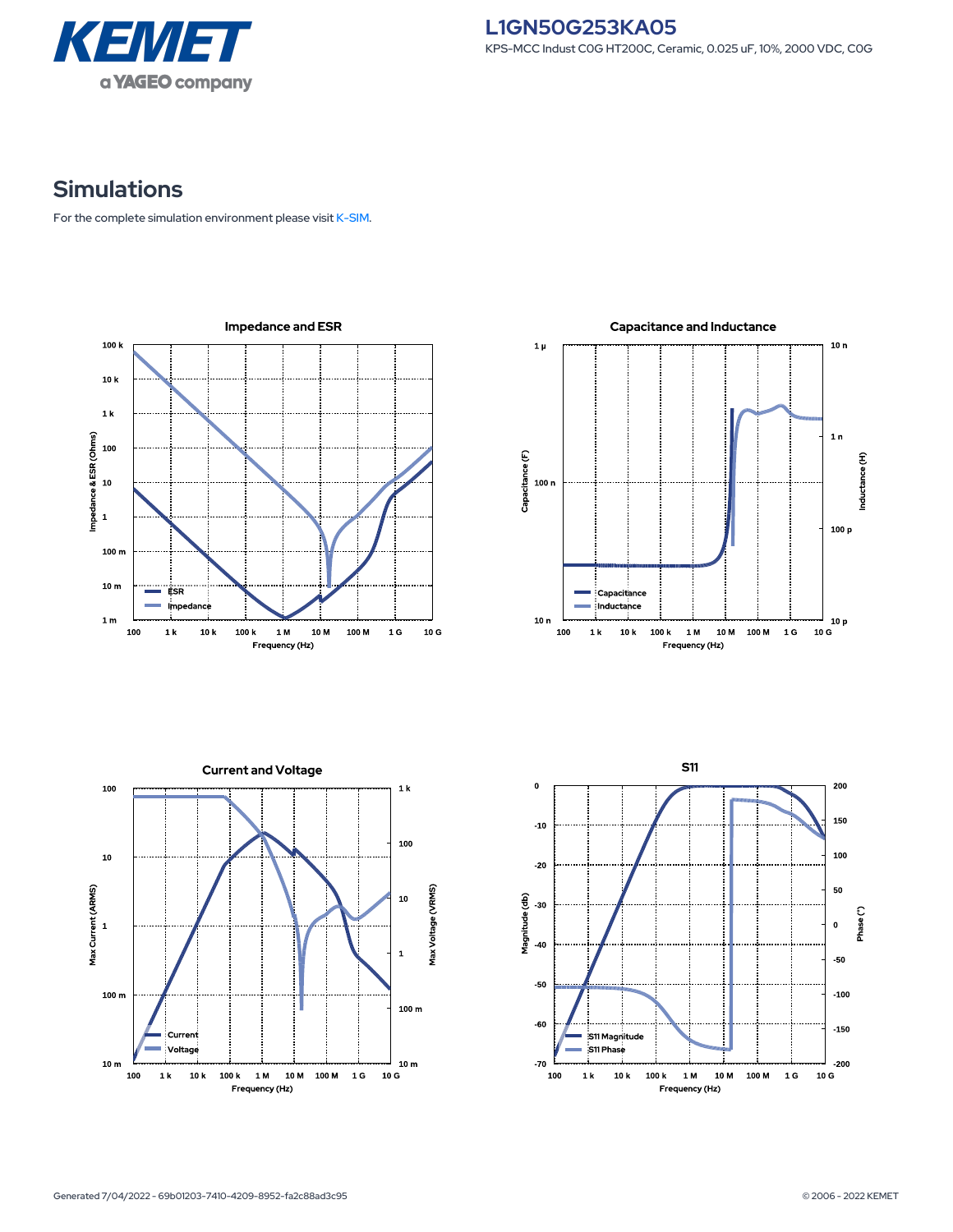